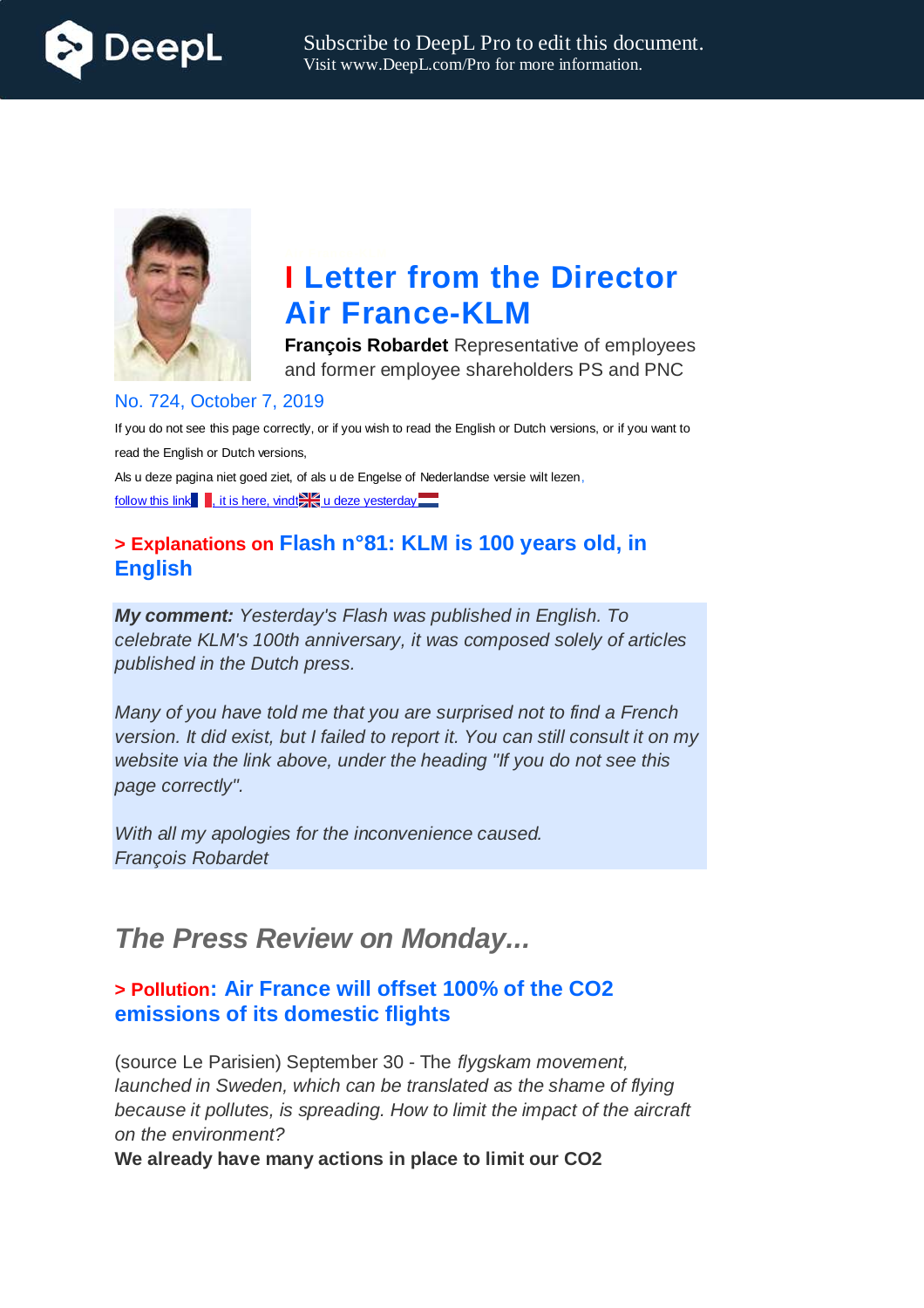**emissions. First, the renewal of 50% of our fleet with** new generation aircraft that consume between 20% and 25% less fuel. There is **also eco-piloting**, the management of aircraft ground movements with the use of electric machines. **We also have CO2 emission offsets** on European flights under the ETS (Emissions Trading Scheme) and on international flights under the Corsia programme (Carbon Offset and Reduction for International Aviation). Between 2011 and 2018, we have already reduced our CO2 emissions by 20%. But we want to go further.

#### *What do you mean?*

We want to further reduce our carbon footprint. **From 1 January 2020, we will offset 100% of the CO2 emissions from our domestic flights. This represents 500 flights per day. Air France does so voluntarily without being forced to do so**. This is an investment of several million euros.

#### *In what way?*

Well, **we will finance projects for tree planting, forest protection, energy transition and biodiversity conservation**. This could correspond, for example, to planting the equivalent of 70 million trees. We have also decided to eliminate all single-use plastics on board next January. And from October, we will start sorting and recycling waste as we do at home.

#### *Has your traffic decreased because of the flygskam?*

The Swedes say they have seen a decrease in the number of people flying on their domestic flights. At Air France, we don't have enough hindsight to know that. However, our customers talk to us. I have two teenagers at home and I can tell you that the discussions at the table are quite intense on the commitments that our generation must make to ensure that our children and grandchildren can also travel by providing sustainable air transportation in the long term. We must build an airline industry that we are proud of and that does not go against the planet.

*The government wants to introduce an ecotax as early as 2020, ranging from €1.50 in coach class to €18 in business class on flights departing from France. What will it weigh for Air France?* It will represent 60 million euros per year in addition to all previous taxes. It will finance road transport, which accounts for 15% of CO2 emissions worldwide, compared with 2% to 3% for air transport and rail transport, which are already heavily subsidised. This tax is nonsense. **We are not against the ecotax, but against its use. It would be virtuous if it made it possible to finance research on aircraft or to**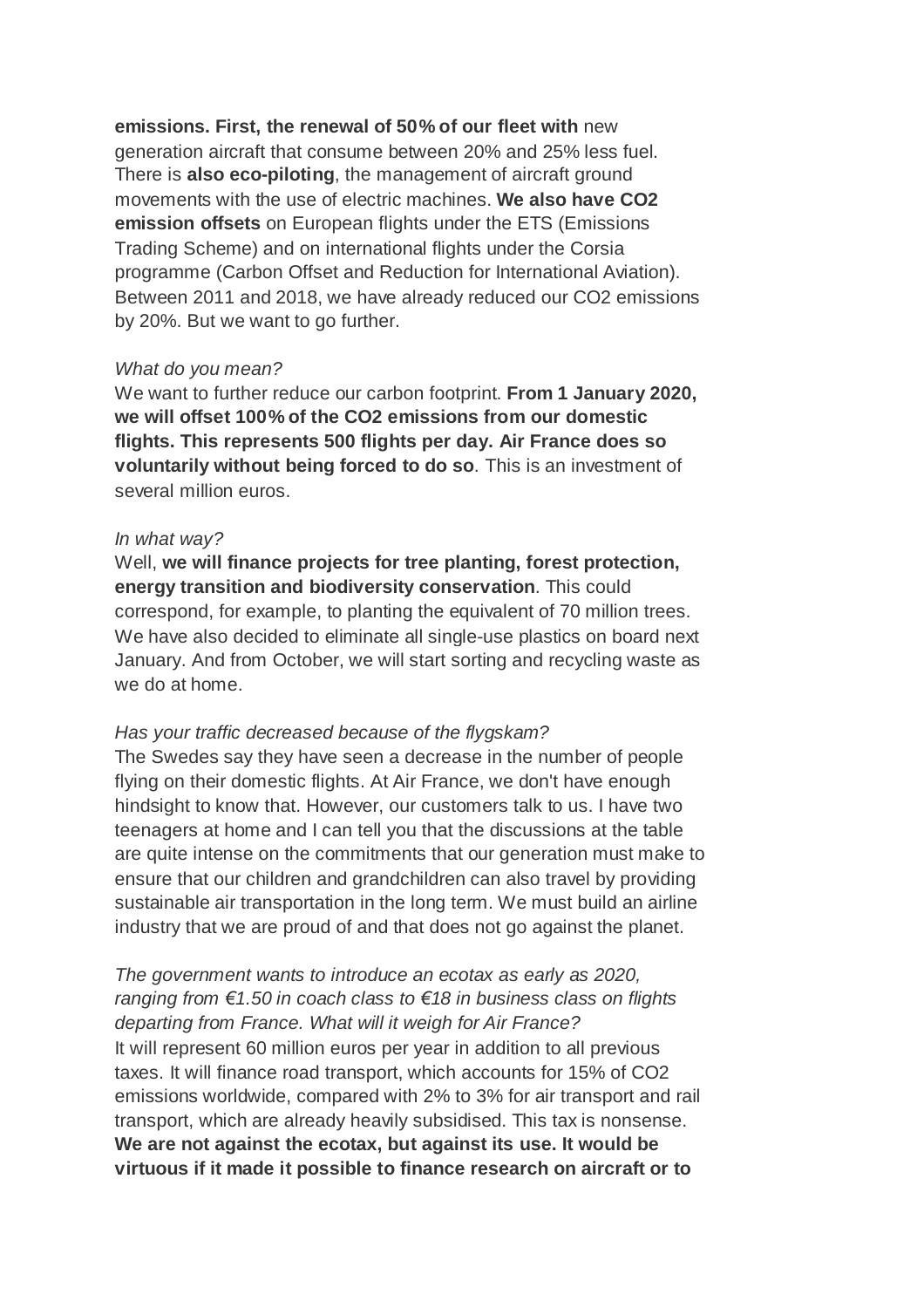#### **create a biofuels sector.**

#### *Does this mean that the price of tickets will increase?*

We will not be able to pass on the ecotax because our customers would not accept to pay more. On a Paris-Nice at 93 euros, you already have 53% tax. The customer looks at the final price. He does not think I will do a citizen act by paying this tax. (...)

#### *Are you going to continue to cut into your home network that is experiencing difficulties?*

That is not our wish. The Air France brand must remain very active in France, where we have a 65% share of the air market. However, last year the domestic network lost 190 million euros. Between 2018 and 2021, we will have reduced our capacity by 15%, mainly on the crosslines because that is where we lost the most money.

#### *Isn't the future to transfer these lines to your low-cost subsidiary Transavia?*

That is not our priority. **Our aim is to develop Transavia from our bases in Paris, Nantes and Lyon to European leisure destinations**. That is why we have negotiated an agreement with the pilots that caps the number of aircraft operated by Transavia. (...)

*My comment: By being the first airline to offset the CO2 emissions of its domestic flights as early as 2020, Air France is showing great ambition.*

*To ensure the effectiveness of the actions carried out, the controls will be carried out by independent organisations. In particular, they will ensure that:*

*. the projects selected produce the expected results quickly,*

*. that their effectiveness is sustainable,*

*. that they do not harm the environment,*

*. if necessary, that they contribute to the development of the countries where they are implemented.*

*This programme is in line with the measures taken by Air France for many years to reduce its CO2 emissions. It should be noted that between 2005 and 2018, the company has already reduced its net emissions by 7%.*

**> For France, the Netherlands cannot be a shareholder of Air France-KLM and KLM**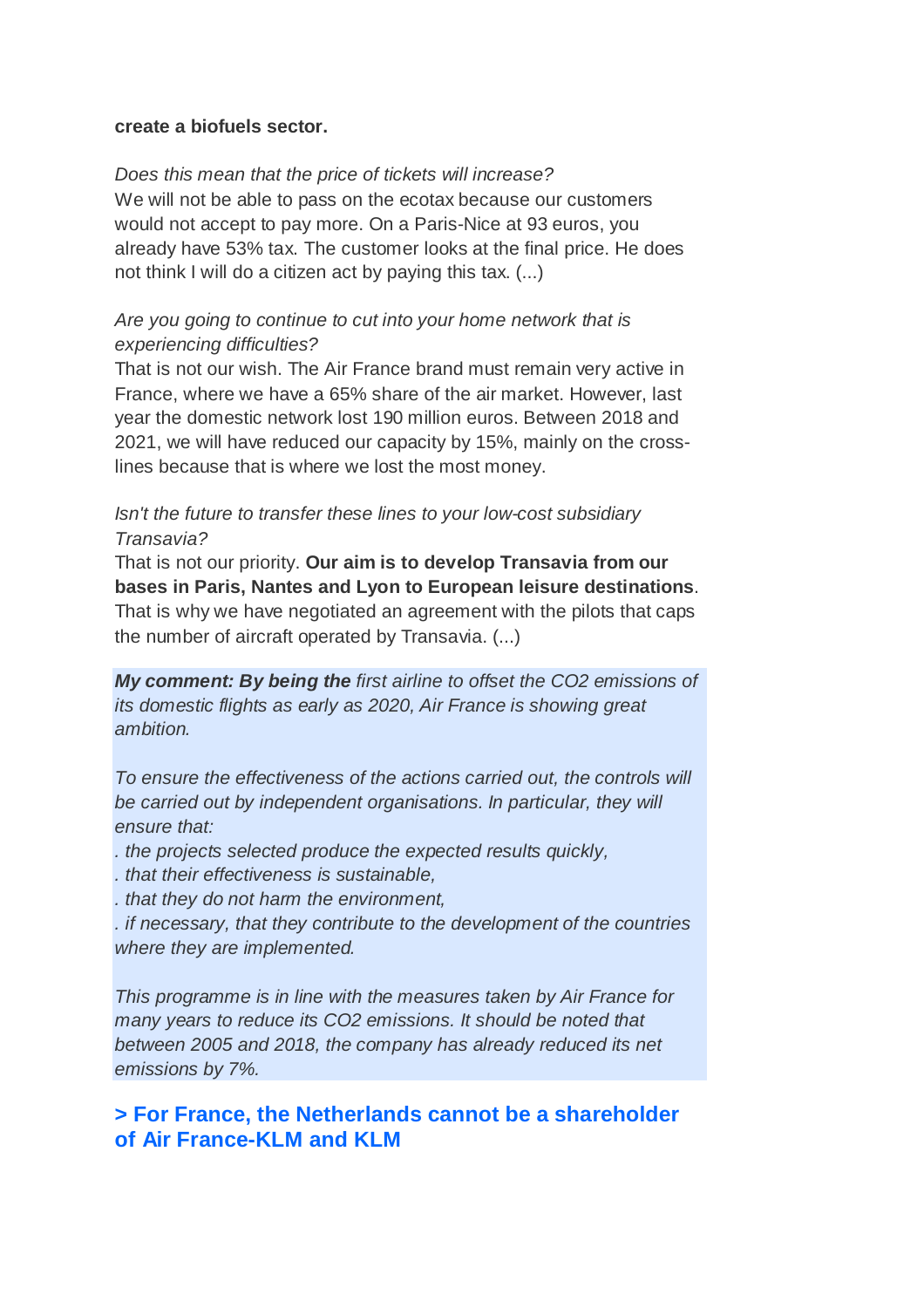(source La Tribune) 4 October - **Negotiations between France and the Netherlands to define a new group organisation based on consensus** were launched in March after the Dutch State's sudden takeover of Air France-KLM's shareholding in the French State (14%). As a reminder, the working group chaired by Martin Vial, the Director of the State Participation Agency, was initially scheduled to issue its conclusions at the end of June.

Many points of difference remain unresolved, in particular the weight of the Dutch State within the group, which is now greater than that of the French State. Indeed, until now, the French State has been present in the capital of Air France-KLM but not in the capital of Air France, whereas the Dutch State was not present in the capital of Air France-KLM but in the capital of KLM. With two Batavian foundations, the Dutch State even owns a majority of KLM's capital. Since its coup de force, the Dutch State has therefore been a shareholder of both the group and its Dutch subsidiary, while France is only a shareholder of Air France-KLM.

"The discussion with the Dutch State concerns the clarification of KLM's position in the group. We want a normalisation of the capital structure", Martin Vial, the State's Commissioner for Investments, explained this Friday to some journalists, reminding them that "**the Dutch State is both a shareholder of Air France-KLM and KLM", while the French State is no longer in Air France's capital.**

"When you have a shareholder who is both at the top (parent company shareholder, NDLR) and at the bottom (in a subsidiary, NDLR), it means that you cannot manage your subsidiary completely autonomously since your shareholder in top governance has a say in how the bottom works. This distorts the normal management of a group," he explained.

**For him, the Dutch State must choose: to own Air France-KLM or KLM**. (...)

### **> KLM grants substantial salary increases to its employees**

(source Les Échos) October 2 - Social peace is back at KLM. After three strikes by its ground staff, which resulted in the cancellation of nearly 100 flights, **the Dutch airline**, a subsidiary of the Air France-KLM group, **has just signed a multi-year social agreement** putting an end to the turbulence of recent weeks.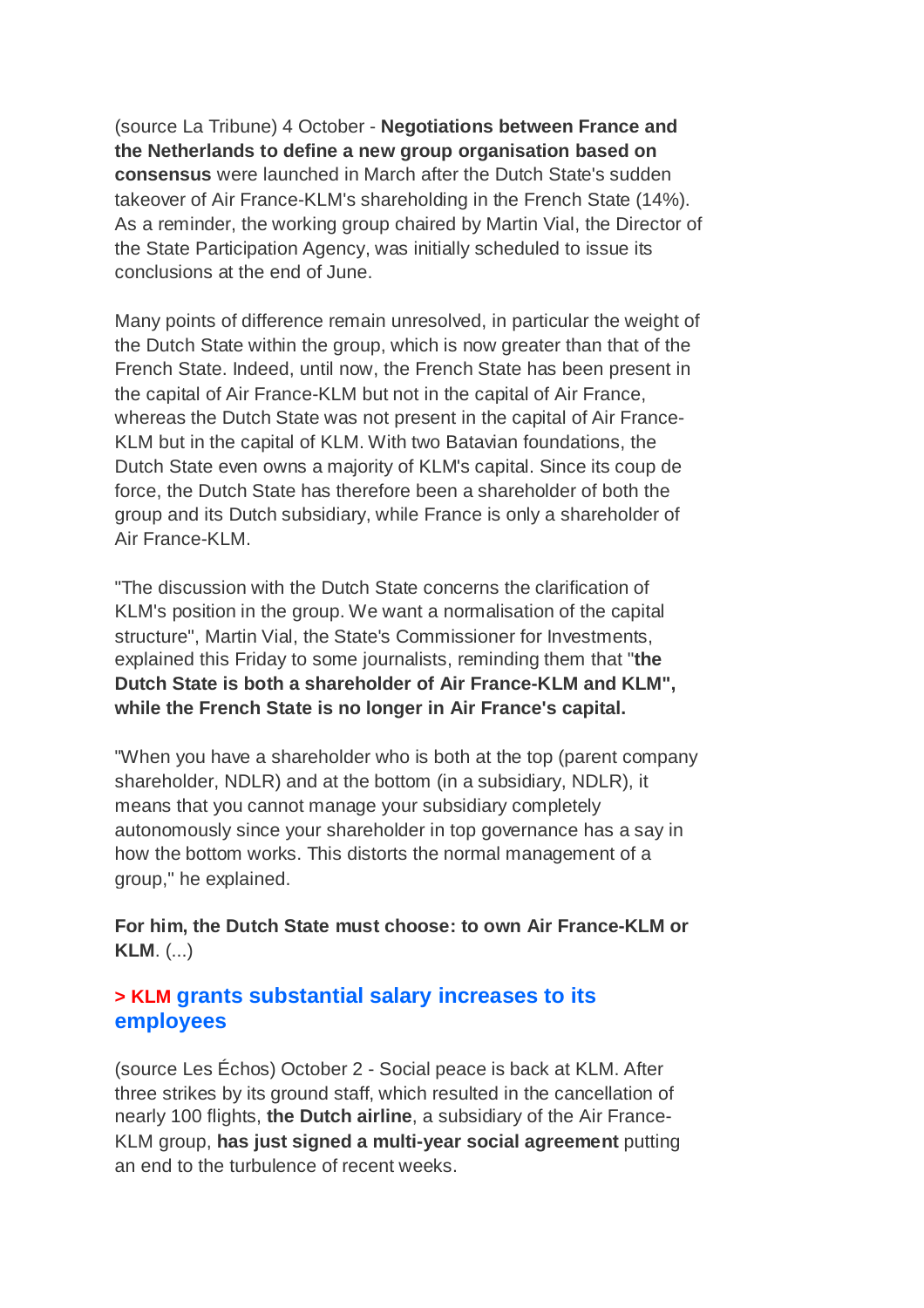#### **This**

multifaceted **collective agreement, which required five months of negotiations with eight unions, includes mainly wage increases for all employees**. "The negotiations have resulted in steps forward by both sides. The result is substantial salary increases while creating a calm and clear environment with measures that benefit employees," KLM said in a statement.

In detail, pilots and cabin crew are being granted a 7% salary increase over the next two years, without any review of their profit-sharing. The approximately 14,000 employees employed on the ground will benefit from an 8.5% wage increase over the coming period, but their profitsharing will be reduced.

**In addition, the collective agreement includes new measures on working conditions, including more flexible work schedules**. In response to the overload of work reported by ground staff, KLM plans to create 80 new posts, including baggage handlers. In response to the trade unions' concern about the spread of precarious employment within the company, most of them will have a five-year employment contract. (...)

*My comment: Negotiations for the renewal of the collective agreement at KLM have been exceptionally long.*

*They began shortly after the Dutch company's trade union organisations supported the renewal of their CEO at the head of their company. They ended a few days before the celebration of KLM's centenary.*

*Negotiations for the renewal of the collective collection at KLM are subject to a process similar to the mandatory annual negotiations (NAO) in France. As a reminder, in France, these annual negotiations are grouped into three main themes:*

*. remuneration, working time and the sharing of added value;*

*. professional equality and quality of life at work;*

*. job and career management.*

#### **> Nathalie Stubler (Transavia): "we want to write volume 3 of our history"**

(source TourMaG) October 1 - After welcoming 15.8 million passengers in 2018 (+7.1%), **Transavia will once again show encouraging growth this year**.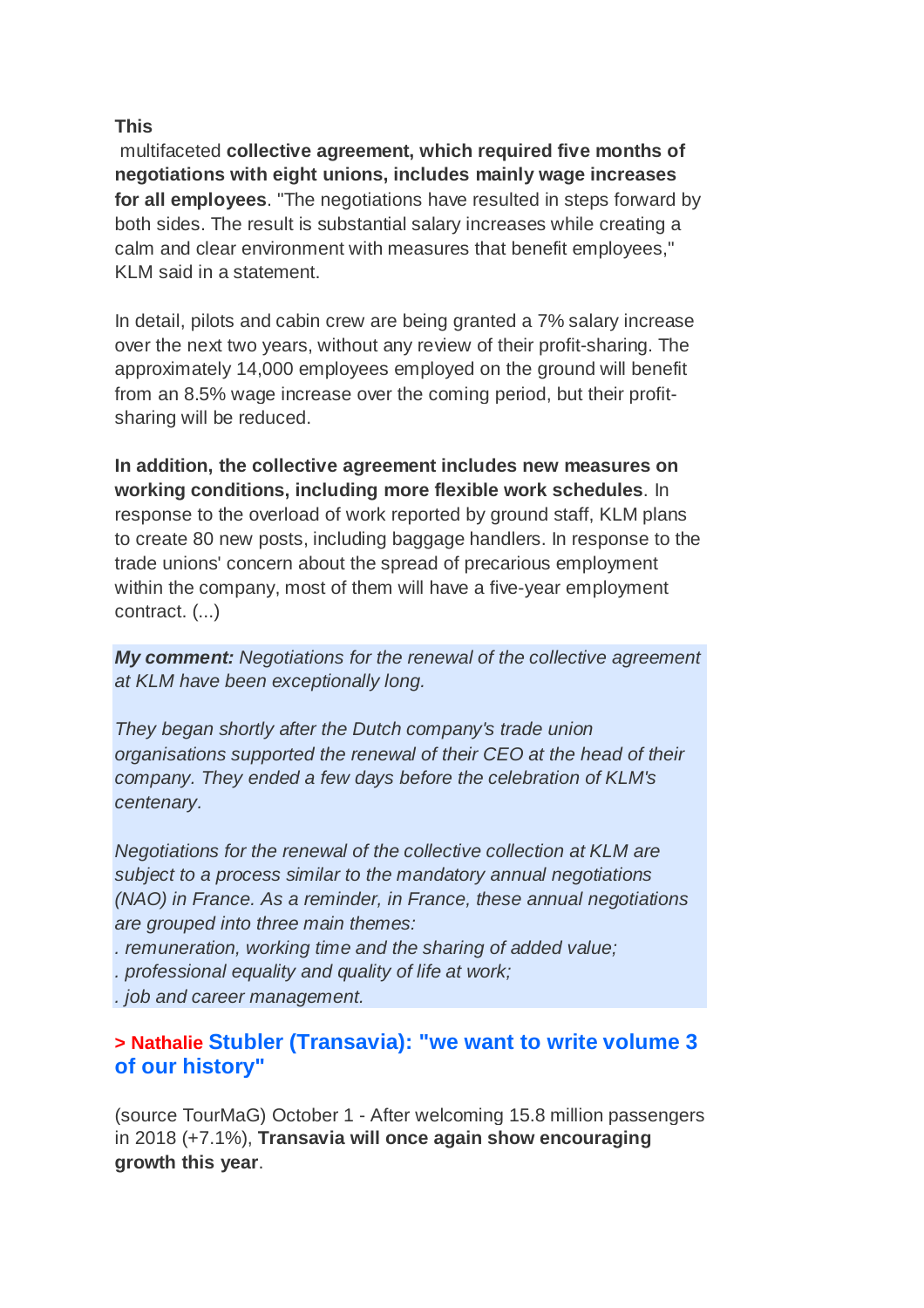"It's been a **great summer," says Nathalie Stubler**, CEO of Air France-KLM's low-cost subsidiary, from the IFTM Top Résa stand, which opened on Tuesday, October 1 in Paris.

**Over the period from January to August 2019, Transavia posted an overall growth of 10%**, with an increase in the number of passengers carried and a higher load factor. Only punctuality should sag. (...)

#### *Would a disruption of the development program in the provinces be expected?*

"Not at all," replied the management. "**Nantes remains a priority, and** traffic has increased by 50% over the past year, with filling rates remaining steady and price pressure tending to stabilise. It is still an extremely interesting market for us," says **Nathalie Stubler, adding that Transavia wanted to establish itself "over the long term".**

40 aircraft in 2020, then no more limits Especially since, after their colleagues at Air France, the members of the SNPL Transavia have just voted 90% in favour of the **development agreement for the lowcost subsidiary of the Air France-KLM group**. The

agreement **has now been definitively signed and the company will be able to expand without limit after a partitioning to 14 and then 40 aircraft.**

"This is an extremely important step in the history of our company," says Nicolas Hénin. After having focused on clearly explaining its projects to its unions, management now feels it has the green light to write "volume 3 of our history," says Nathalie Stubler, speaking of a very "exciting" moment.

The objective of reaching 40 aircraft by 2020 can therefore be achieved. (...)

*My comment: Transavia France, often described as the nugget of the Air France group, will now be able to look forward to a more peaceful future.*

*The only drawback is the uncertainty about the return to service of the Boeing 737 Max. As long as it remains grounded, there will be few opportunities to acquire standard B737s.*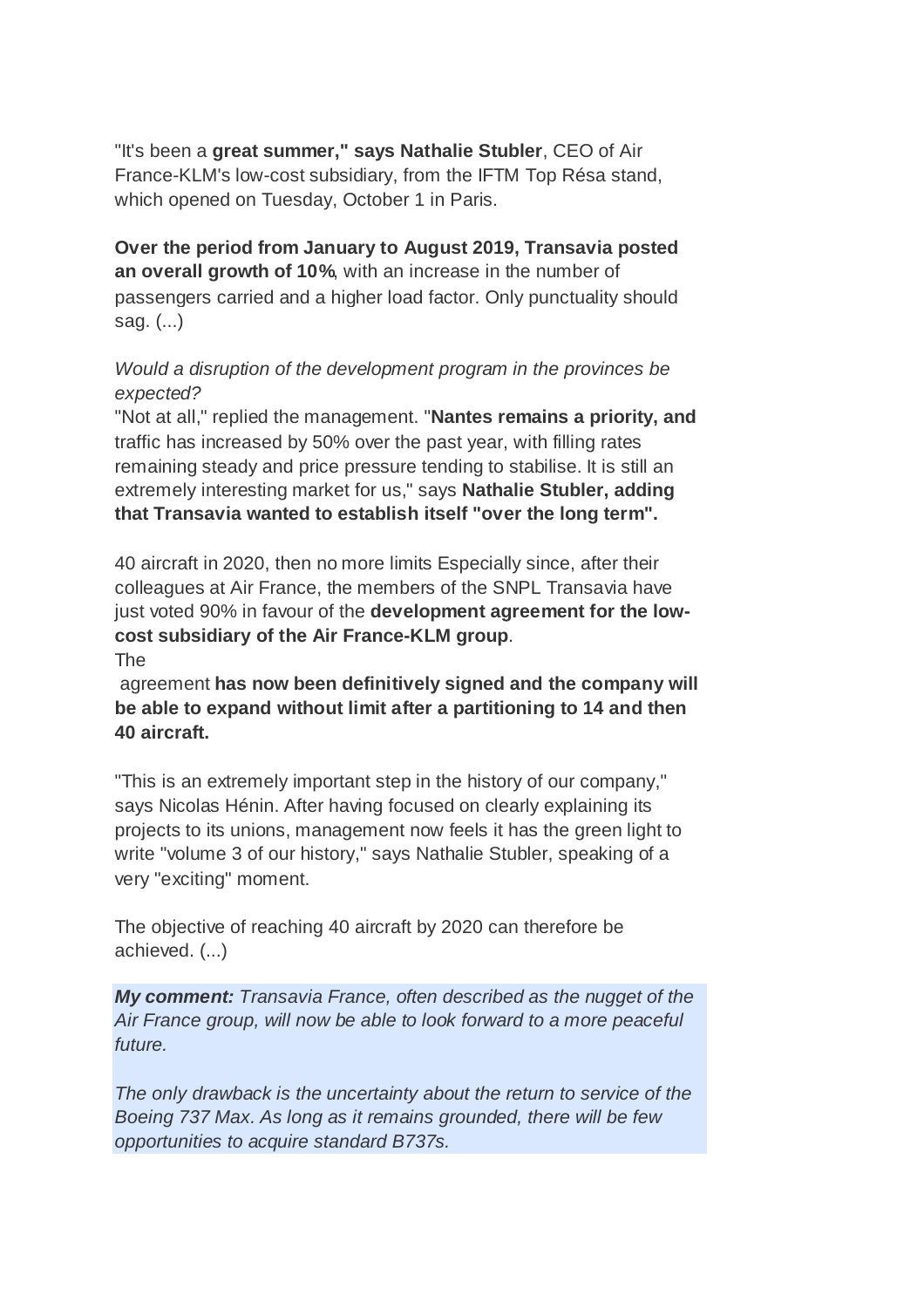## **> Medical teleconsultations for Air France passengers**

(source Air Journal) October 4 - **Air France will offer a teleconsultation service with a French-speaking healthcare professional 24 hours a day, 7 days a week, to passengers travelling abroad who have subscribed to** Allianz Travel Multi-risk or Assistance **insurance.** (...)

This teleconsultation service "accompanies travellers to reassure them in the event of health problems abroad. They have quick access to a reliable response regarding a health problem, treatment or referral to appropriate and recognised local healthcare facilities," Air France points out in its press release. In accordance with the requirements of health data protection and security, exchanges will be carried out "in complete confidentiality". **This is the first time in France that teleconsultation, accessible from anywhere in the world (except North Korea), is offered in a travel insurance policy. It responds to "cases of mild symptoms and is complementary to medical assistance, usually offered as part of travel assistance"**. (... )

"This new service offered to our customers is a real added value because it reassures travellers who sometimes travel to the other side of the world. Indeed, **thanks to teleconsultation, they can travel more easily** by having access to the expertise of a French doctor 24/7 **and benefit quickly from a prescription if necessary,**" said Patrick Alexandre, Deputy Managing Director of Air France KLM, Sales, Sales & Alliances. (...)

*My comment: This is the second agreement signed in a few months between Air France and Allianz Travel.*

*The first agreement allows Air France customers who have signed a contract with Allianz Travel to be compensated from 2 hours late (in addition to the regulatory compensation). The compensation amounts to 50 euros and is paid to customers within 5 days.*

### **> XL Airways, Aigle Azur: why bankruptcy did not save them**

(source La Tribune) October 6 - **One week after Aigle Azur, XL Airways was also placed in liquidation**. Its 570 employees will be laid off within three weeks. **In total, the two French airlines leave more than 1,700 employees on the payroll.** They also leave thousands of passengers injured when they bought their tickets directly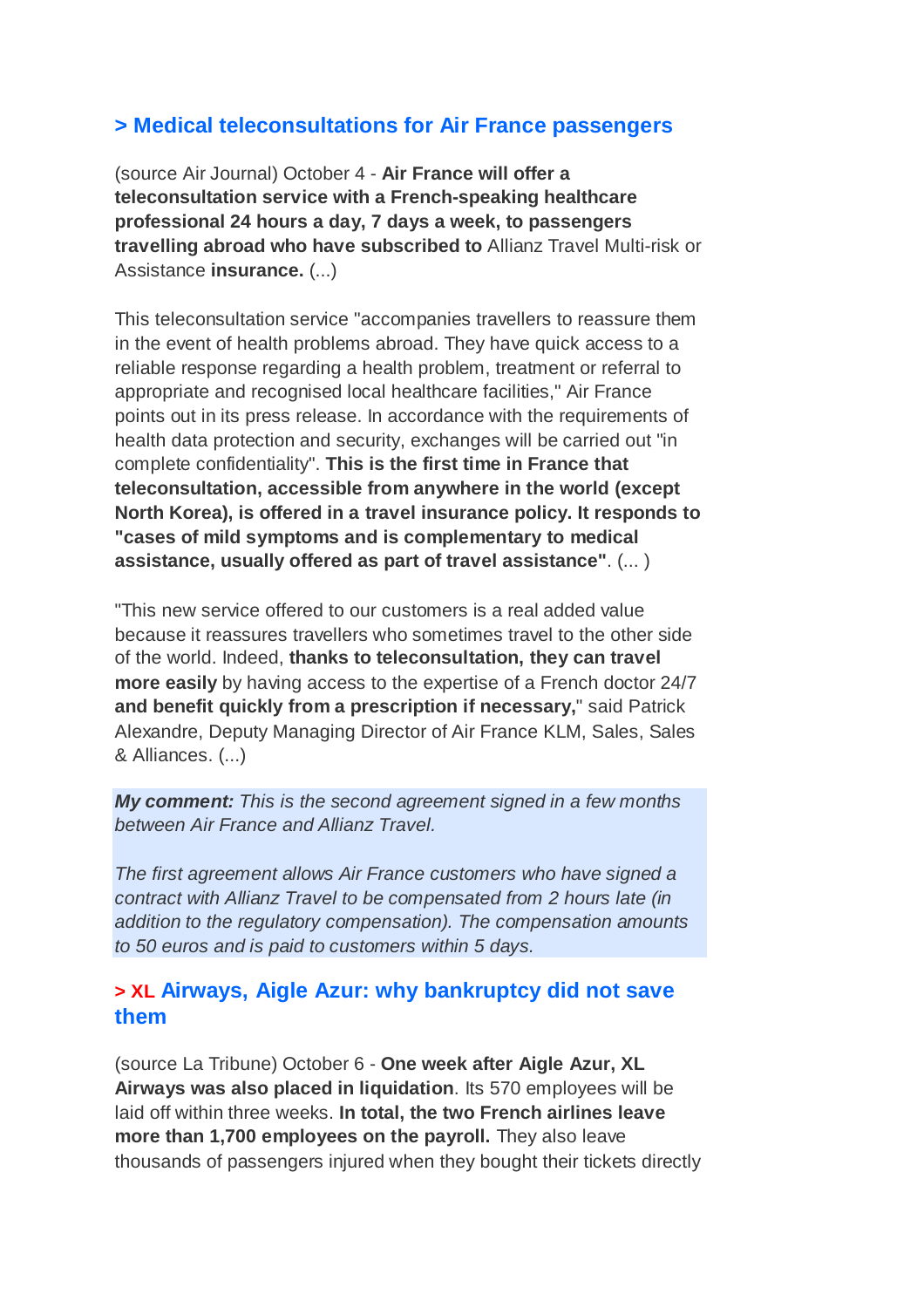and hundreds of travel agencies and tour operators vulnerable.

**Why, these two companies didn't survive the bankruptcies?** Why, once placed in receivership, could these two companies not be taken over?

Widely covered by the media because it justifies the termination of Air France's non-receipt, in particular, the incompatibility of the rules on receivership and judicial liquidation with the reality of air transport is one of the reasons. The obligation to take over staff with their employment contract (and therefore with their remuneration and seniority) prevents any plan to take over by another airline from succeeding. (...)

But these "social reasons" do not explain everything. (...) **In both cases, the timing of the proceedings was decisive in these bankruptcies. Too tight, it did not allow the creation of serious and financed offers**. Between the placement in receivership and the deadline for submitting takeover bids, the candidates for the takeover of Aigle Azur had only one week to present their industrial plan and put together a solid round table. XL Airways had only five days. "It's not very serious," explain several candidates for the takeover of Aigle Azur

The reason is simple. The cash level of these two companies did not allow for a broader schedule. (...) If the cash registers were almost empty, it is because the declaration of cessation of payment was obviously too late. (...)

**The bankruptcy was delayed because the companies first tried to find a solution before reaching this final phase. This is done under the confidential regime of judicial conciliation, which makes it possible to negotiate with creditors without frightening customers**. The State was involved in these two cases since the two companies had been assisted for months by the Ciri (the interministerial committee for industrial restructuring), which depends on Bercy: agreements with aircraft rental companies, freezing of social and employer's charges, ADP airport charges, etc., all these measures made it possible to push back the sand pile in the hope of finding a solution for two companies that had been in "virtual bankruptcy" for months. For a multitude of reasons, these measures have failed. (...)

If these measures made it possible to spend the summer and avoid a major mess in the middle of the summer period (Bercy's obsession), it also hurt all customers who continued to buy airline tickets during the summer for trips planned several months later and who will therefore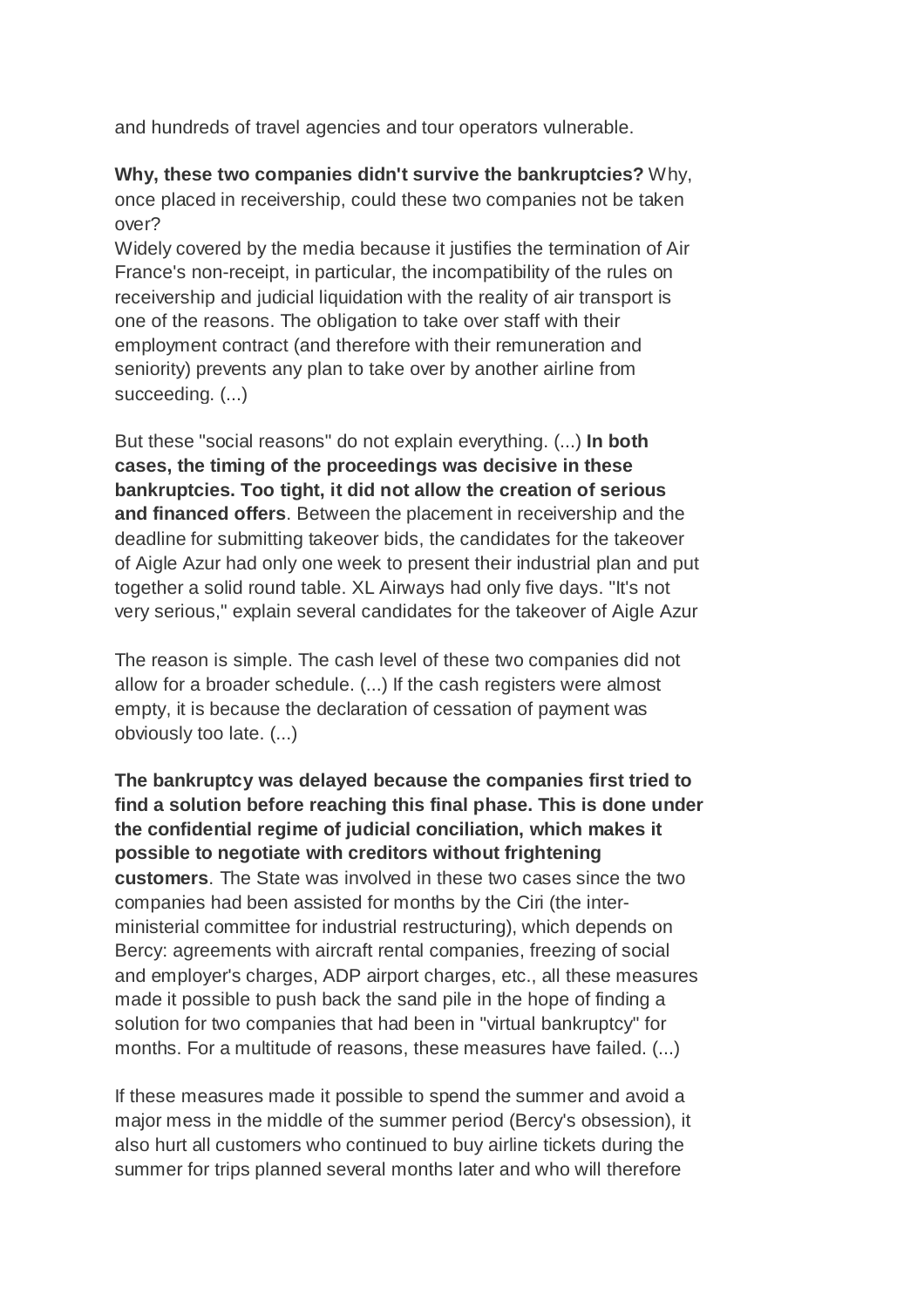not be insured. (...)

Travel agencies and tour operators are enraged. As in every bankruptcy, they ask for the creation of a guarantee fund so that the money from the plane tickets can be held until the theft is carried out.

*My comment: The difficulties encountered by the "small" French airlines are old.*

*In the past, these companies have tried several times to get closer. All attempts to form a second French air group have failed.*

## **> Turkish Airlines: the company that flies to the Middle East**

(source BusinessTravel) October 2 - New airport, network under development, fleet transformation...At Harun basturk, the vice president of sales on the move in Paris tells BusinessTravel France more about the company's projects...

**The new Istanbul airport is an extremely important asset for Turkish Airlines**. The old airport was saturated. This new airport really meets all expectations. (...)

Unlike some Gulf airlines, which are experiencing a slowdown in their business such as Qatar Airways or an austerity plan such as Etihad, Turkish Airlines is continuing to grow calmly.

It must be said that **the company, unlike its rivals in the Gulf, has an extremely important asset: an internal market of about 82 million inhabitants**. (...)

But unlike others, such as American airlines that invest in Asian partners, Turkish Airlines does not have such projects. "**Our strategy is to have organic growth and we do not plan to take stakes in airlines**," he says. (...)

**Nor does Turkish Airlines provide for short-term joint venture agreements**, as many airlines do on transatlantic or trans-Pacific routes.

**Turkish Airlines also sees differently in terms of on-board services. Contrary to market trends, it has eliminated the premium economy class from its new aircraft**, the B787 and A350, configured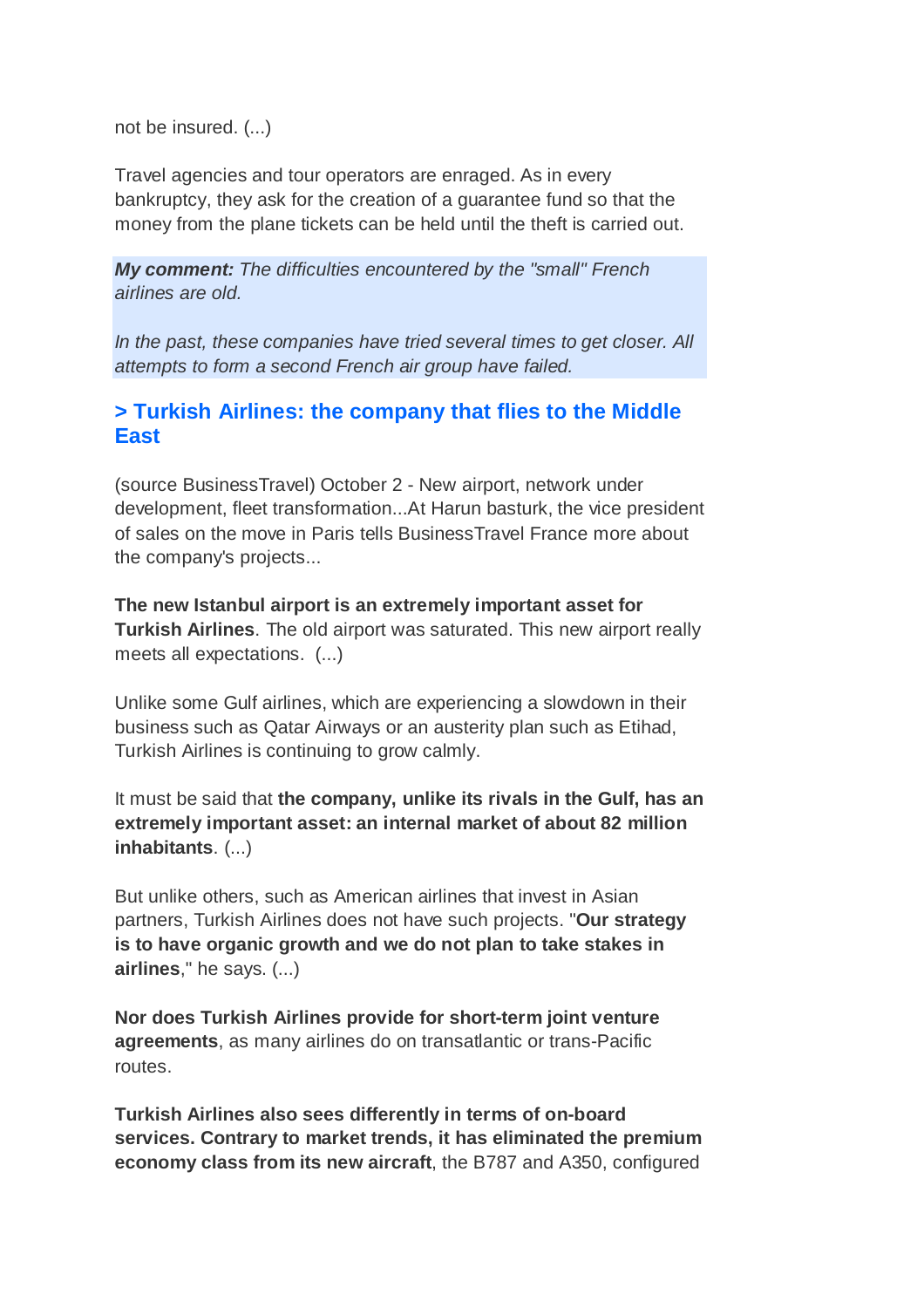in two-class configurations.

"We had tested the premium economy class on our B777s but it was complicated. It attracts Business travellers and this removes seats from our Business cabin. And then I no longer believe in eco-premium for point-to-point links. Excluding Turkish Airlines is a network company," he asserts. (...)

In France, the company continues to grow with a very strong regional presence. This year, it has just launched a new route to Strasbourg, its 7th destination in France. "Our hub is well positioned to serve small French cities and the idea is to bring more connectivity to people in the regions through our hub. Strasbourg is particularly important for business customers.

In France and around the world Turkish Airlines is developing serenely, far from the upheavals that are affecting some Gulf airlines.

*My comment: In addition to its important domestic market, where competition is non-existent, Turkish Airlines has many advantages.*

*Turkey is ideally located between Europe, Asia and Africa. A position that allows Turkish Airlines to supply its hub with short-haul flights from Europe, then to serve a vast international network mainly with singleaisle aircraft (70% of its destinations are accessible with this type of aircraft).*

*Turkish Airlines is also supported by his government. It has just made available a brand new airport with an initial capacity of 90 million passengers. This capacity is expected to increase to 120 million passengers by 2025. This will allow Turkish Airlines to consider doubling its fleet in six years.*

## *End of the press review*

## **> Follow-up to the referendum on the privatisation of Aéroports de Paris**

The consultation mechanism on the privatisation of the ADP group is open from 13 June to March 2020. To lead to a shared initiative referendum (RIP), it requires the signature of 4.7 million voters.

On the Internet, the consultation is signed on the website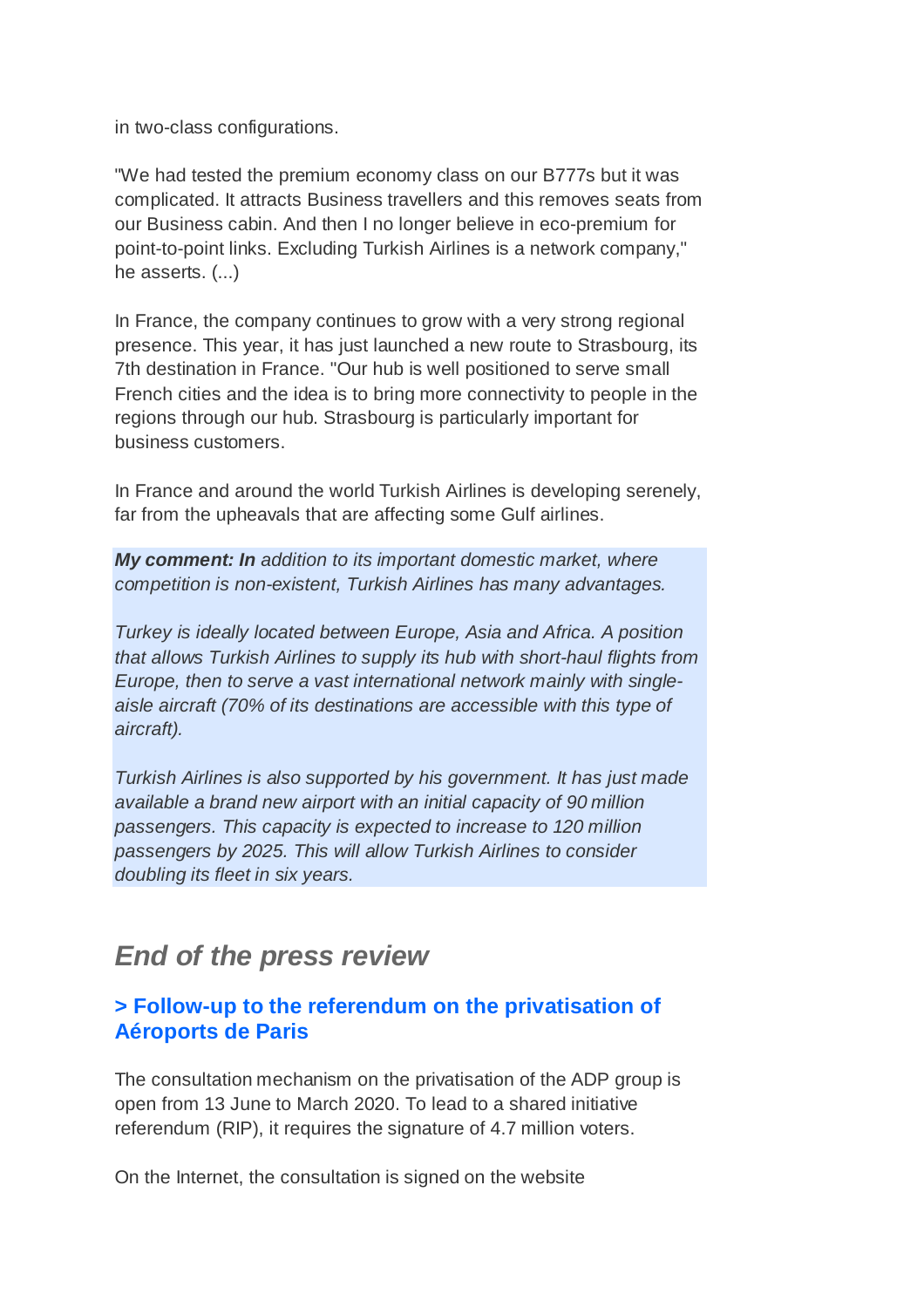referendum.interieur.gouv fr

As of 7 October, the consultation had collected 819,000 signatures, or 17.36% of the required signatures.

## **> My comment on the evolution of the Air France-KLM share price**

**The Air France-KLM share price is at €10.05 at the end of Monday 7 October. It is up** (for the fourth consecutive week) **by 4.67%.**

**The average (consensus) of analysts for the AF-KLM share is 10.74 euros.**

**The barrel of Brent oil** (North Sea) **is down from \$3 to \$58.** Apart from two short periods, it recorded its lowest price since the beginning of the year.

#### **This indicative information does not in any way constitute an incentive to sell or solicit the purchase of Air France-KLM shares.**

You may react to this press review or provide me with any information or thoughts that may help me to better manage my role as a director of the Air France-KLM group.

## **You can ask me, by return, any questions about the Air France-KLM group or employee share ownership....**

See you soon.

To find the latest press reviews on Monday, it's here

### **If you enjoy this press review, circulate it.**

New readers will be able to receive it by providing me with the email address of their choice.

# **| François Robardet**

**Director Air France-KLM representing PS and PNCV employee shareholders You can find me on my twitter account @FrRobardet**